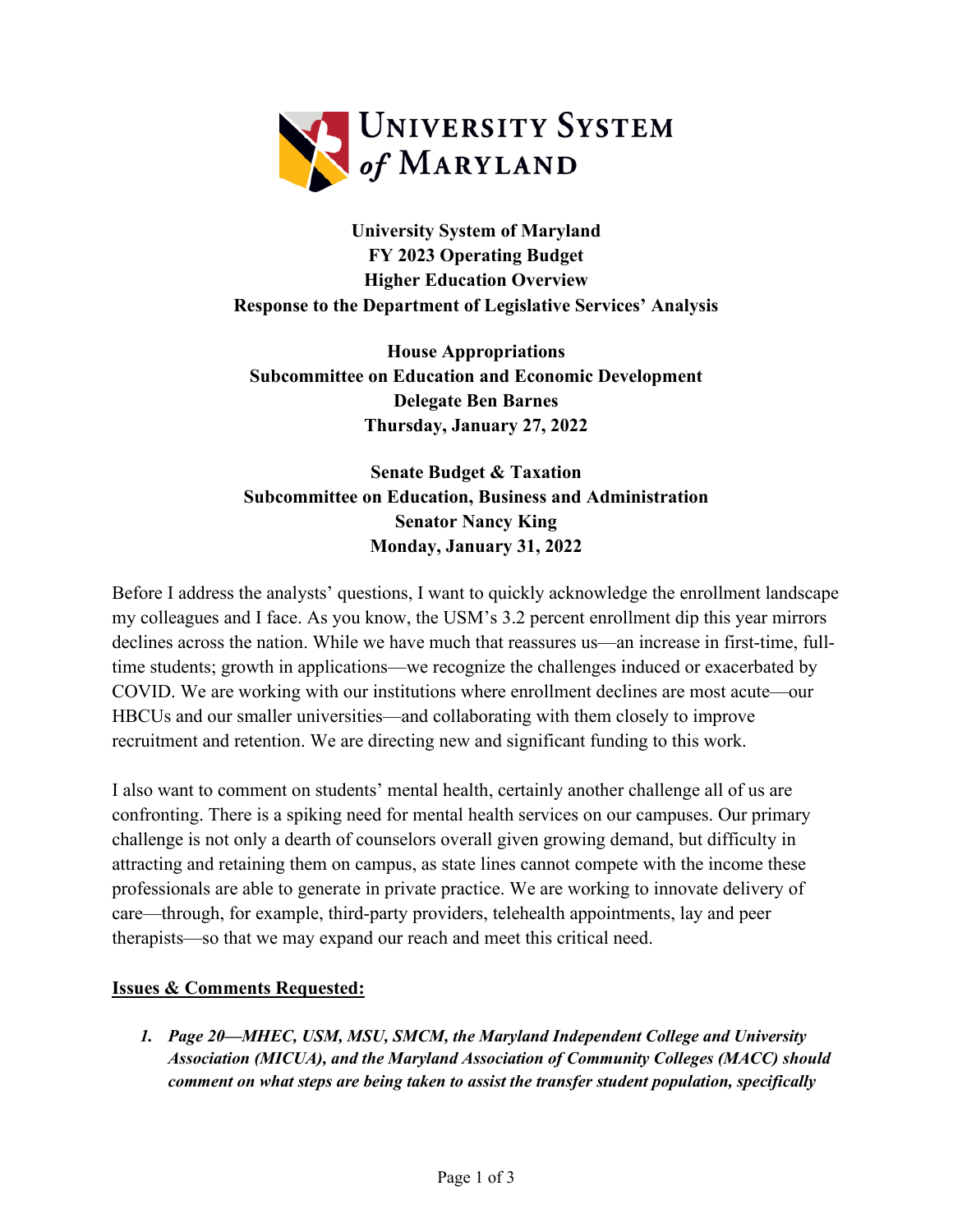*identifying actions that have been taken as a result of the COVID-19 pandemic to more easily facilitate the student transfer process for these students.*

## **USM Response:**

ARTSYS, the statewide platform and course equivalency database maintained by the USM, is undergoing an update and expansion for 35 participating USM and non-USM institutions, including Maryland's 16 community colleges. The new ARTSYS platform will be implemented at all institutions between January and April 2022, scheduled according to each institution's student information system. The functional training period for the new ARTSYS is the first week of March through the second week of May 2022. However, for institutions that transitioned to the platform early in the implementation window, functional training may occur earlier. There are continued requests from institutions to obtain ongoing funding to support the new ARTSYS.

## 2021 Session Bill – Transfer with Success Act 2021:

In consultation with MHEC attorneys, MHEC and the five higher education segments completed the revisions to COMAR regulations and guidelines needed to meet the Transfer with Success Act's requirements for reporting the denial of transfer credits. COMAR regulations and guidelines are scheduled on the MHEC Commissioners January 26, 2022, meeting agenda.

*2. Page 28—The USM Chancellor, presidents of SMCM and MSU, MICUA, and the Executive Director of MACC should comment on steps that have been taken to address education delivery and access for their students and spring 2022 instruction plans.* 

# **USM Response:**

Campuses generally are conducting in-person instruction for Spring 2022 and are employing high-flex course delivery for students who must quarantine.

*3. Page 32—The Chancellor of USM and the Presidents of MSU, SMCM, and MICUA should comment on future plans concerning the usage of standardized test in the admissions process and how institutions determine the preparedness of entering freshmen.*

## **USM Response:**

The current USM Admissions policy (III 4.00) requires a standardized test score unless the Board of Regents has granted an exception. UMGC is an open-enrollment institution, and therefore does not have that requirement. Salisbury University was granted an exception several years ago. And just prior to the pandemic, UMES presented well-documented data to support their going "test-optional."